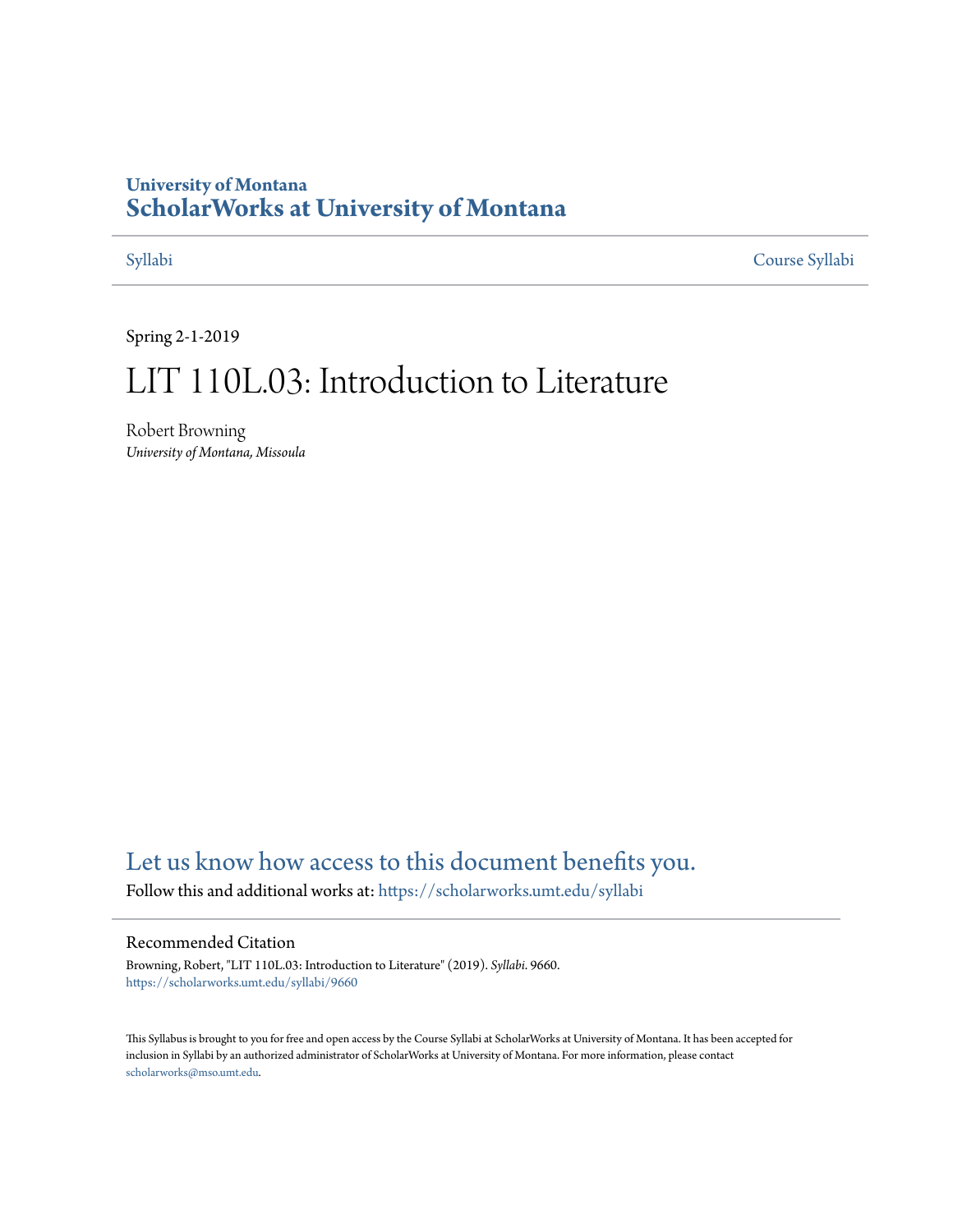## **Intro to Lit: the Literary Imagination (LIT 110) | Spring 2019**

#### **Rob Browning** (instructor) **e-mail:** rob.browning@mso.umt.edu **Office Hours:** (LA 217) MW: 10:00-11:00 & 12:00-1:00; F: 10:00-11:00 & by appointment

"What an astonishing thing a book is. It's a flat object made from a tree with flexible parts on which are imprinted lots of funny dark squiggles. But one glance at it and you're inside the mind of another person, maybe somebody dead for thousands of years. Across the millennia, an author is speaking clearly and silently inside your head, directly to you. Writing is perhaps the greatest of human inventions, binding together people who never knew each other, citizens of distant epochs. Books break the shackles of time."

#### **-- Carl Sagan,** *Cosmos***, Part 11: "The Persistence of Memory" (1980)**

"When you read a great book, you don't escape from life, you plunge deeper into it. There may be a superficial escape – into different countries, mores, speech patterns – but what you are essentially doing is furthering your understanding of life's subtleties, paradoxes, joys, pains and truths. Reading and life are not separate but symbiotic."

#### **-- Julian Barnes,** *A Life with Books* **(2012)**

"The exercise of imagination is dangerous to those who profit from the way things are because it has the power to show that the way things are is not permanent, not universal, not necessary. Having that real though limited power to put established institutions into question, imaginative literature has also the responsibility of power. The storyteller is the truthteller."

#### **-- Ursula K. Le Guin,** *The Wave in the Mind* **(2004)**

**Course description:** This course is about the enjoyments and challenges of studying literature, with the primary goal of helping you to read with greater understanding and appreciation. Our focus throughout the semester will be the question of how interpretation works: in short, what makes a given literary text meaningful and (quite possibly) interesting? How should a text's genre—its adherence to the conventions of drama, epic poetry, or fiction—affect the way we go about making sense of it? What do the most basic elements of literature (diction, figurative language, voice, sound, and structure) contribute to a text's potential meanings? How do personal experiences and perspectives affect what each of us sees in a text and the ways we each interpret what we see? Discussion and writing are two of the most effective ways we have for thinking through our engagements with texts, ideas, and the world beyond ourselves. For this reason, LIT 110 is both discussion-oriented and writing-intensive. The course will provide guidance through the process of writing clear, interesting, and illuminating essays about literature.

#### **Required texts:**

- William Shakespeare. *Henry V* (Penguin), ISBN: 9780140714586 or 9780143130246
- John Milton, *Paradise Lost* (any edition that retains Milton's original language is fine)
- Jonathan Swift, *Gulliver's Travels* (Penguin), ISBN: 9780141439495
- Ursula K. Le Guin, *The Lathe of Heaven* (Scribner), ISBN: 9781416556961
- Readings on Moodle (see class schedule)

I encourage you to acquire hard copies of the required texts simply because a book made out of paper can enable you to annotate a text easily and in lots of different ways. If you use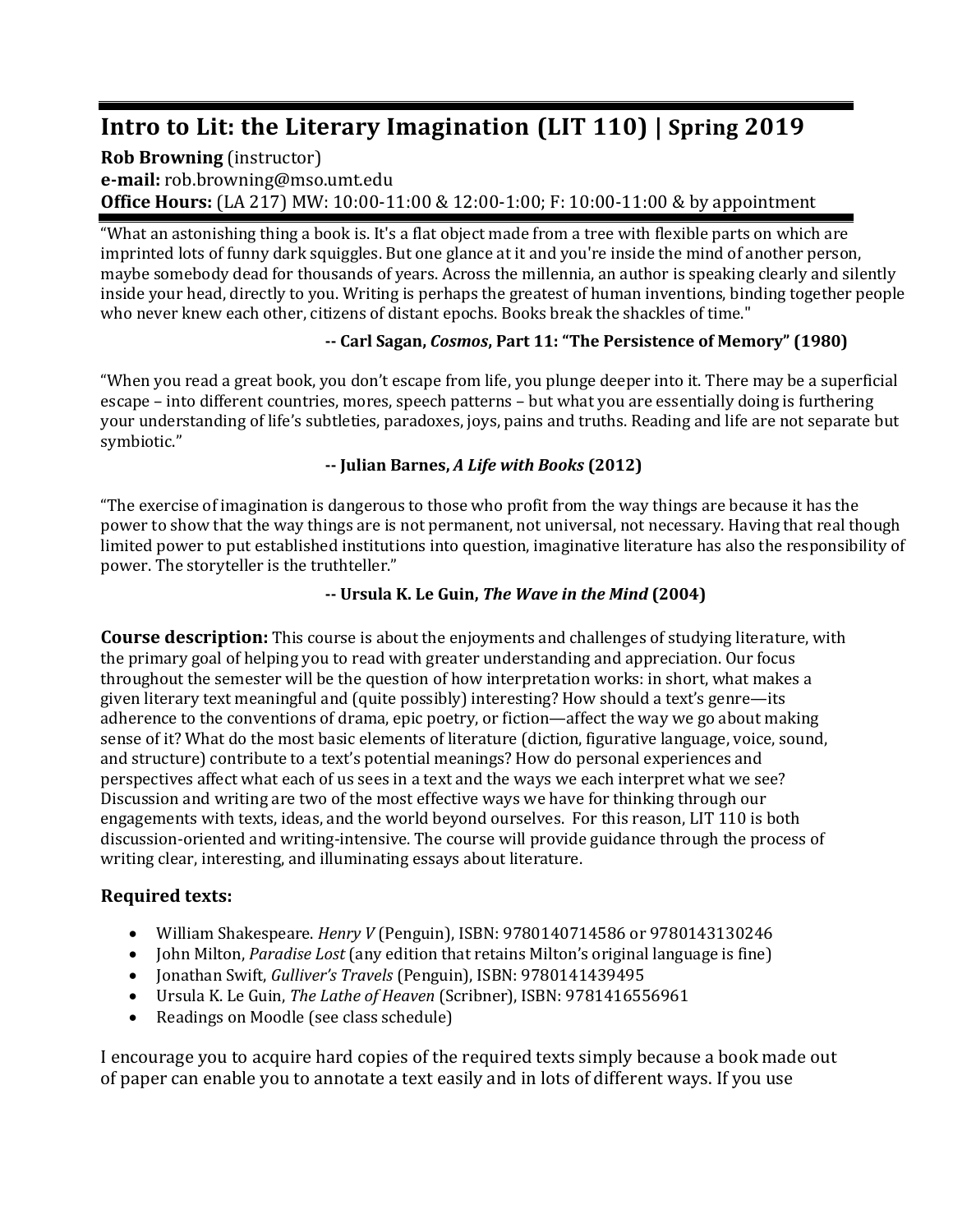electronic editions, you'll need to establish a method for taking notes on the text as you read and as we discuss particular passages in class.

**Attendance:** This is a course about interpreting literature, and it would be a disservice to reduce this kind of pursuit merely to the kinds of tasks that can be evaluated with numerical scores. Most of the value of what we do on a daily basis in class can't be graded. For this reason, your attendance is essential to completing this course. I notice and wonder what's up when you're not in class. If you have met with an unusual circumstance, please do not hesitate to let me know. Barring unusual circumstances, however, each class you miss beyond four will lower your final grade by one third of a letter grade. **It is not possible to pass this course with absences beyond seven**.

**Graded work:** (percent of final grade)

| Your contributions to our efforts to make sense of the readings ------ 10% |  |
|----------------------------------------------------------------------------|--|

**Note on grading:** All written assignments must be completed to earn a final grade of "C" or higher. In order to earn a final grade of "B-" or "A-" or higher (respectively), at least one of your formal essays must earn a grade at that grade level. In other words, to earn a final grade of B-, B, or B+, you must earn a grade of "B-" or higher on one of your formal essays.

**Response papers:** These are informal, one page (single-spaced) explorations of some aspect of a text we have read recently. A total of four are required. You should use these papers as an aid to your reading (one typically thinks differently when writing about literature than when reading only) and as a forum for generating interesting questions and topics, which you might raise in class discussion or which you might pursue in either of your two formal papers. For one or two of these papers I may suggest specific topics or questions you can address, but you'll always have the option deciding your own focus for each paper.

**Formal essay and term paper:** Each of these essays is to be a thesis-driven, analytical discussion of a well-defined topic that concerns one of the literary texts we have studied. To earn a passing grade your essay will need to have: 1) a strong thesis; 2) convincing textual support for your main interpretive claims about the literature; 3) paragraphs that are conceptually well-developed and coherent; and 4) writing that is consistently clear and easy to understand. For the term paper, you will need to discuss your own ideas in relation to what others have said (in peer-reviewed sources) about the literary text that is your focus.

**Contributions to class discussions:** Exploring literature in the company of other readers is an opportunity to learn about the texts in ways that we never could as solitary individuals. Our classes will be successful to the extent that each of you keeps up with the readings and contributes to our discussions.

**Academic Honesty:** Plagiarism is a violation of scholarly trust. According to the Provost, "Academic misconduct is subject to an academic penalty by the course instructor and/or a disciplinary sanction by the University. All students need to be familiar with the [Student Conduct Code.](http://www.umt.edu/student-affairs/dean-of-students/default.php) Violators of the Student Conduct Code will receive an "F" for the offending paper. Each essay you submit must be signed at the bottom of the last page, assuring that the work is your own, except where indicated by proper documentation. Your signature is your word that the essay is free of plagiarism.

**Accommodation:** The University of Montana assures equal access to instruction through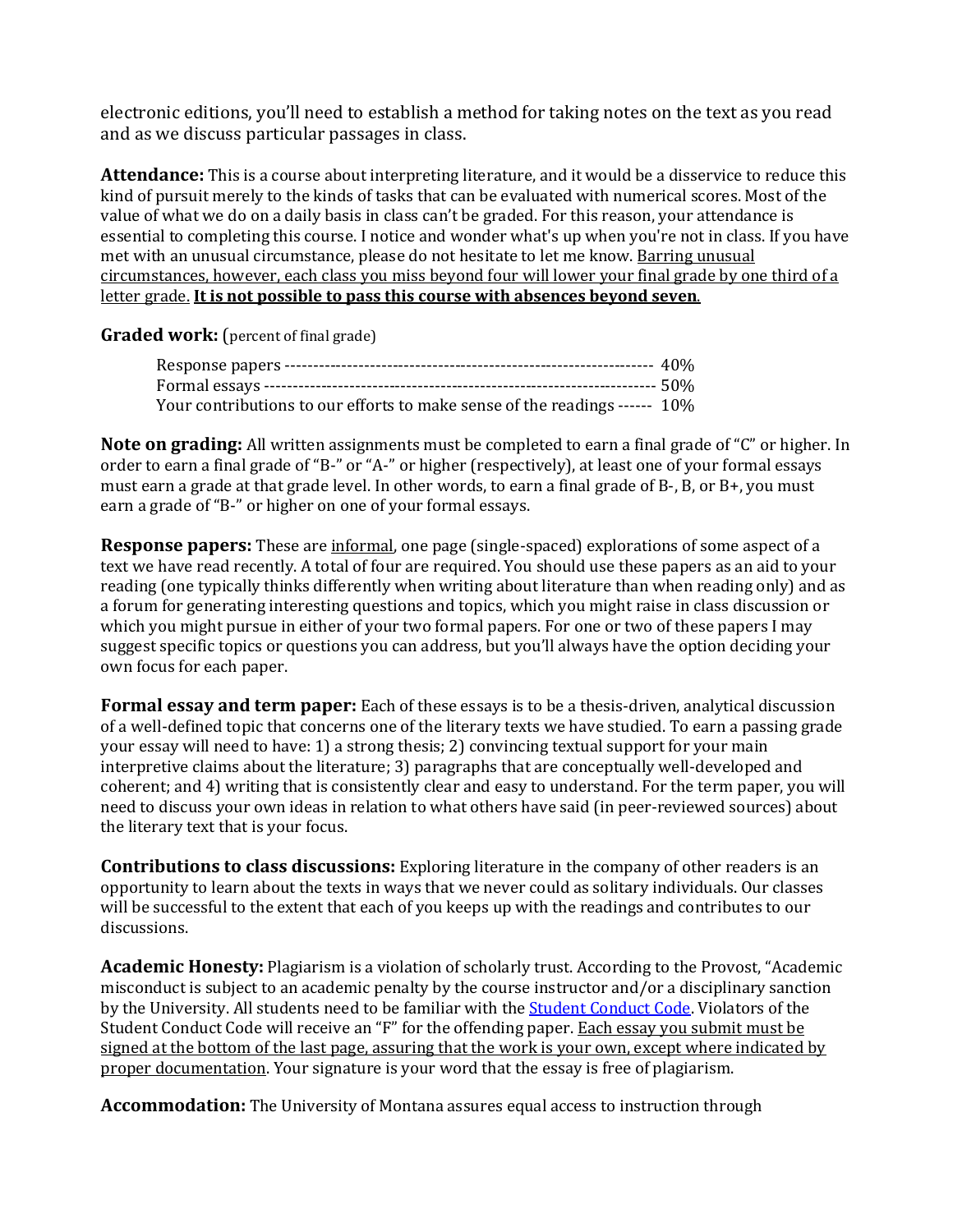collaboration between students with disabilities, instructors, and Disability Services for Students (DSS). If you think you may have a disability adversely affecting your academic performance, and you have not already registered with DSS, please contact DSS in Lommasson 154. I will work with you and DSS to provide an appropriate accommodation.

#### **Specific objectives of the course:**

- **1.** To develop your understanding and appreciation for several truly amazing works of literature.
- **2.** To learn the distinguishing characteristics of the major literary genres (poetry, drama, fiction) and to interpret specific examples in light of these characteristics.
- **3.** To practice performing insightful, interesting close readings of literary texts.
- **4.** To engage thoughtfully with a range of different perspectives concerning the central ideas and aesthetic characteristics of a literary text.
- **5.** To learn the conventions of formatting an essay and documenting secondary sources.
- **6.** To become proficient in writing rhetorically effective essays (well-reasoned and grammatically sound), driven by a thesis and sustained by an organized, coherent argument.

#### **SCHEDULE OF CLASSES**

*"The difference between the almost right word & the right word is really a large matter--it's the difference between the lightning bug and the lightning."* **--Mark Twain**

#### *"Poetry is a deal of joy and pain and wonder, with a dash of the dictionary."* **--Khalil Gibran**

**Words:** You should take it upon yourself to learn each word that's new to you in the literature we read. Keep a dictionary by your side as you read (most dictionaries, including dictionary.com, are perfectly fine).

**Moodle:** This is where I'll post copies of short texts we'll be reading (or links to these); assignment sheets; slides I have used in class; and links to useful or interesting internet sites.

**According to the pace of our discussions, we'll deviate from the following schedule from time to time. At the start or end of each class I'll confirm the assignment for the next class.** It's important that you exchange contact information with one of your classmates so that, if you miss a class, you can get in touch with that person to learn if there have been any changes to the schedule.

| Introductions; John Keats, "On First Looking into Chapman's Homer"                                                                        |
|-------------------------------------------------------------------------------------------------------------------------------------------|
| Samuel Taylor Coleridge, "Kubla Khan"<br>Shakespeare: the history, the cultural phenomenon; <i>Henry V</i> (c. 1599), act one.<br>Henry V |
| Martin Luther King, Jr. Day - no class<br>Henry V<br>Henry V                                                                              |
| Henry V<br>Henry V<br>Henry V                                                                                                             |
| 1 <sup>st</sup> response paper due. Kenneth Branagh's film <i>Henry V</i> (1989)<br>Branagh's <i>Henry V</i><br>Discussion of the film.   |
|                                                                                                                                           |